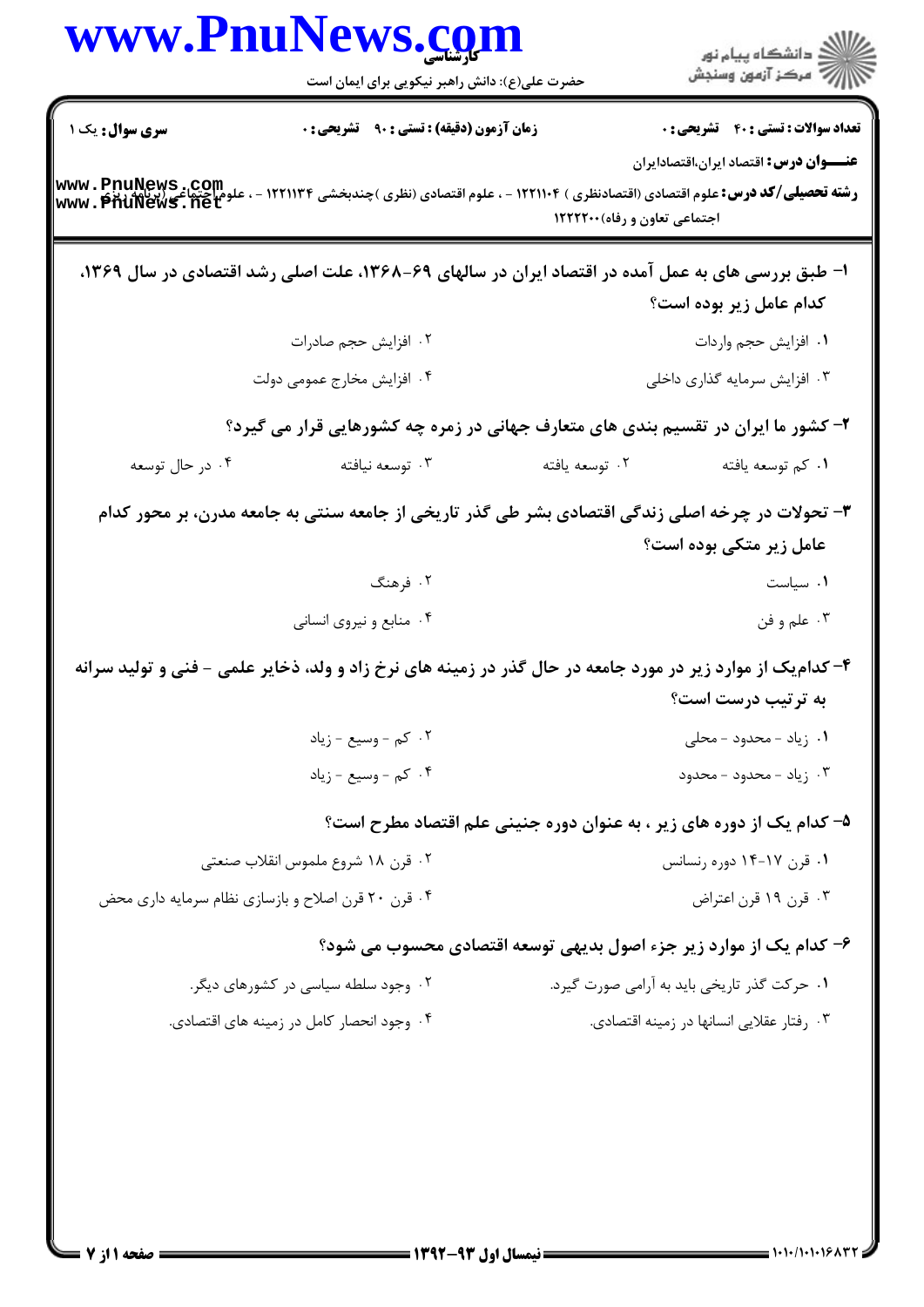|                                                       | www.PnuNews.com                               | الاد دانشگاه پيام نور<br>الا مرکز آزمون وسنجش                                                                                          |
|-------------------------------------------------------|-----------------------------------------------|----------------------------------------------------------------------------------------------------------------------------------------|
|                                                       | حضرت علی(ع): دانش راهبر نیکویی برای ایمان است |                                                                                                                                        |
| <b>سری سوال : ۱ یک</b>                                | زمان آزمون (دقیقه) : تستی : ۹۰٪ تشریحی : ۰    | <b>تعداد سوالات : تستی : 40 - تشریحی : 0</b>                                                                                           |
|                                                       |                                               | عنـــوان درس: اقتصاد ایران،اقتصادایران                                                                                                 |
| www.PnuNews.com<br>علوم احتماعی (پنج www.PriuNews.net |                                               | <b>رشته تحصیلی/کد درس:</b> علوم اقتصادی (اقتصادنظری ) ۱۲۲۱۱۰۴ - ، علوم اقتصادی (نظری )چندبخشی ۱۲۲۱۱۳۴<br>اجتماعی تعاون و رفاه) ۱۲۲۲۲۰۰ |
|                                                       |                                               | ۷- کدام یک از موارد زیر در مورد جامعه سنتی درست است؟                                                                                   |
|                                                       |                                               | ۰۱ تولید مدرن + تولید در حال گذر = کل تولید                                                                                            |
|                                                       |                                               | ۰۲ تولید مدرن + تولید در حال گذر + تولید سنتی = کل تولید                                                                               |
|                                                       |                                               | توليد سنتى = كل توليد $=$                                                                                                              |
|                                                       |                                               | ۰۴ تولید در حال گذر = کل تولید                                                                                                         |
|                                                       |                                               | ۸–کدام یک از گزینه های زیر، عهده دار انتخاب اطلاعات علمی و فنی قابل استفاده و مناسب برای شرایط ویژه                                    |
|                                                       |                                               | دوران گذر هستند؟                                                                                                                       |
|                                                       | ۰۲ موسسات تحقیقات کاربردی                     | ۰۱ فرهنگستانهای علوم                                                                                                                   |
|                                                       | ۰۴ فرهنگستانهای علوم و دانشگاهها              | ۰۳ دانشگاهها                                                                                                                           |
|                                                       |                                               | ۹- اولین قدم در زمینه تجدید سازماندهی برنامه ریزی توسعه کشور کدام است؟                                                                 |
|                                                       | ۰۲ تمهید بازوهای کمکی برای سازمان برنامه ریزی | ۰۱ تغییر نگرش در سازمان برنامه و بودجه                                                                                                 |
|                                                       | ۰۴ تصحیح قیمتهای نسبی در سطح جامعه            | ۰۳ تغییر نگرش مربوط به تخصیص منابع پولی                                                                                                |
|                                                       |                                               | ۱۰- تهیه برنامه و بودجه کلان توسعه کشور جزء وظایف کدام گزینه زیر است؟                                                                  |
|                                                       | ۰۲ بانک توسعه منابع طبیعی                     | ٠١ سازمان توسعه منابع طبيعي                                                                                                            |
|                                                       | ۰۴ سازمان عمران و توسعه کشور                  | ۰۳ مجمع توسعه منابع طبيعي                                                                                                              |
|                                                       |                                               | 11- اولین و اساسی ترین نیاز حیاتی جامعه و مردم در مقطع حاضر – دوره زمانی کتاب-، کدام است؟                                              |
|                                                       |                                               | ٠١ فراهم آمدن تفاهم سياسي                                                                                                              |
|                                                       |                                               | ٢. فراهم آمدن تفاهم اقتصادى                                                                                                            |
|                                                       |                                               | ۰۳ فراهم آمدن تفاهم فرهنگی بر سر ضرورت توسعه اقتصادی                                                                                   |
|                                                       |                                               | ۰۴ فراهم آمدن تفاهم سیاسی بر سر ضرورت توسعه اقتصادی                                                                                    |
|                                                       |                                               | ۱۲– از نظر نویسنده کتاب، دکتر حسین عظیمی، اولین مدار شوم و بسته توسعه نیافتگی کدام است؟                                                |
|                                                       | ۰۲ فقدان تحرک در تولید                        | ۰۱ تداوم ساختار ناسالم توليدي                                                                                                          |
|                                                       | ۰۴ تداوم روزمرگی فعالیتهای هدایتی جامعه       | ۰۳ تداوم رشد نقدینگی و تورم                                                                                                            |
|                                                       |                                               |                                                                                                                                        |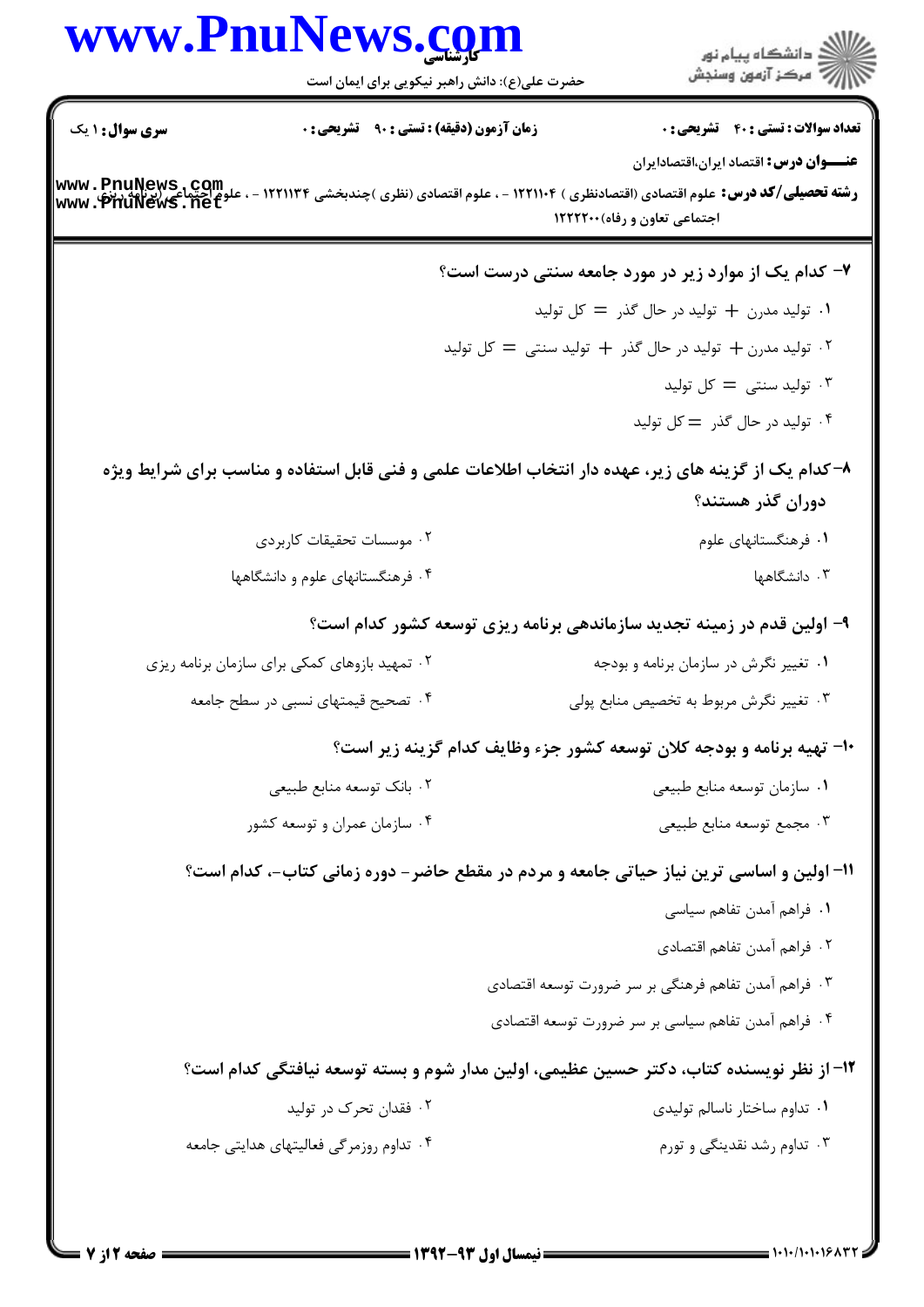|                                     | www.PnuNews.com                                                                                                                                                                                   |                                                   |                                                |
|-------------------------------------|---------------------------------------------------------------------------------------------------------------------------------------------------------------------------------------------------|---------------------------------------------------|------------------------------------------------|
|                                     | حضرت علی(ع): دانش راهبر نیکویی برای ایمان است                                                                                                                                                     |                                                   | الاد دانشگاه پيام نور<br>   > مرکز آزمون وسنجش |
| <b>سری سوال :</b> ۱ یک              | <b>زمان آزمون (دقیقه) : تستی : ۹۰ تشریحی : 0</b>                                                                                                                                                  |                                                   | <b>تعداد سوالات : تستی : 40 - تشریحی : 0</b>   |
| www.PnuNews.com<br>www.PriuNews.net | <b>رشته تحصیلی/کد درس:</b> علوم اقتصادی (اقتصادنظری ) ۱۲۲۱۱۰۴ - ، علوم اقتصادی (نظری )چندبخشی ۱۲۲۱۱۳۴ -                                                                                           | اجتماعی تعاون و رفاه) ۱۲۲۲۲۰۰                     | <b>عنــــوان درس:</b> اقتصاد ایران،اقتصادایران |
|                                     | ۱۳- کدام یک از موارد زیر می تواند منجر به عدم تناسب در ساختار تولید کشور گردد؟                                                                                                                    |                                                   |                                                |
|                                     | ۰۲ دوگانگی شدید ساختار اقتصادی                                                                                                                                                                    |                                                   | ۰۱ گسترش نامتناسب بخش صنعت                     |
|                                     | ۰۴ دوگانگی شدید ساختار سیاسی                                                                                                                                                                      |                                                   | ۰۳ دوگانگی شدید ساختار فرهنگی                  |
|                                     | ۱۴–کدام عامل زیر می تواند به عنوان یک از خطوط کلی در طراحی استراتژی توسعه کشور مورد بحث و مداقه قرار                                                                                              |                                                   | گیرد؟                                          |
|                                     | ۰۲ افزایش نرخ رشد جمعیت                                                                                                                                                                           |                                                   | ۰۱   افزایش حجم نقدینگی                        |
|                                     | ۰۴ ایجاد تحرک در تولید                                                                                                                                                                            |                                                   | ۰۳ تکیه شدید بلندمدت بر بخش کشاورزی            |
|                                     | که این به معنای                                                                                                                                                                                   | ۱۵- با خدماتی شدن تولید، ظرفیت سرمایه گذاری جامعه |                                                |
|                                     | ۰۲ محدود می شود – زیاد شدن مصرف نیست .                                                                                                                                                            | ۰۱ محدود می شود – زیاد شدن مصرف است .             |                                                |
|                                     | ۰۴ افزایش می یابد - زیاد شدن مصرف نیست .                                                                                                                                                          | ۰۳ افزایش می یابد - زیاد شدن مصرف است .           |                                                |
|                                     | ۱۶- ضریب کلی نابرابری توزیع هزینه ها در کل جامعه در سال ۱۳۵۶ به چه میزان بوده است؟                                                                                                                |                                                   |                                                |
| ۰۴ در حدود ۶۰٪                      | ۰۳ در حدود ۶۷٪                                                                                                                                                                                    | ۰۲ در حدود ۴۵ ٪                                   | ۰۱ در حدود ۵۱ ٪                                |
|                                     | ۱۷-در شرایطی که تولید ناخالص ملی به قیمت ثابت ۵/۲ برابر، قیمتها ۱۴ برابر و نقدینگی ۲۲۰ برابر گردد، با فرض<br>اینکه سرعت گردش پول ثابت بماند، می بایست انتظار  در سطح عمومی قیمتها را داشته باشیم. |                                                   |                                                |
|                                     | ۰۲ حدود ۱۴ برابر کاهش                                                                                                                                                                             |                                                   | ۰۱ حدود ۱۴ برابر افزایش                        |
|                                     | ۰۴ حدود ۴۰ برابر کاهش                                                                                                                                                                             |                                                   | ۰۳ حدود ۴۰ برابر افزایش                        |
|                                     | 1۸– از میان عوامل ًمؤثر در توسعه اقتصادی زیر، فقدان کدام عامل باعث اتلاف سایر عوامل می شود؟                                                                                                       |                                                   |                                                |
| ۰۲ مدیریت و نظام اقتصادی مناسب      |                                                                                                                                                                                                   |                                                   | ۰۱ حفظ ثبات در نظام و مدیریت اقتصادی           |
|                                     | ۰۴ نیروی انسانی متحول شده فرهنگی                                                                                                                                                                  |                                                   | ۰۳ انباشت و بکارگیری سرمایه                    |
|                                     | ۱۹- آموزش مناسب و فرهنگ مناسب به ترتیب  و  درخت توسعه محسوب می شوند.                                                                                                                              |                                                   |                                                |
|                                     | ۰۲ ریشه - غذا                                                                                                                                                                                     |                                                   | ۰۱ غذا - ريشه                                  |
|                                     | ۰۴ تنه و شاخ و برگ - ريشه                                                                                                                                                                         |                                                   | ۰۳ ريشه - ميوه                                 |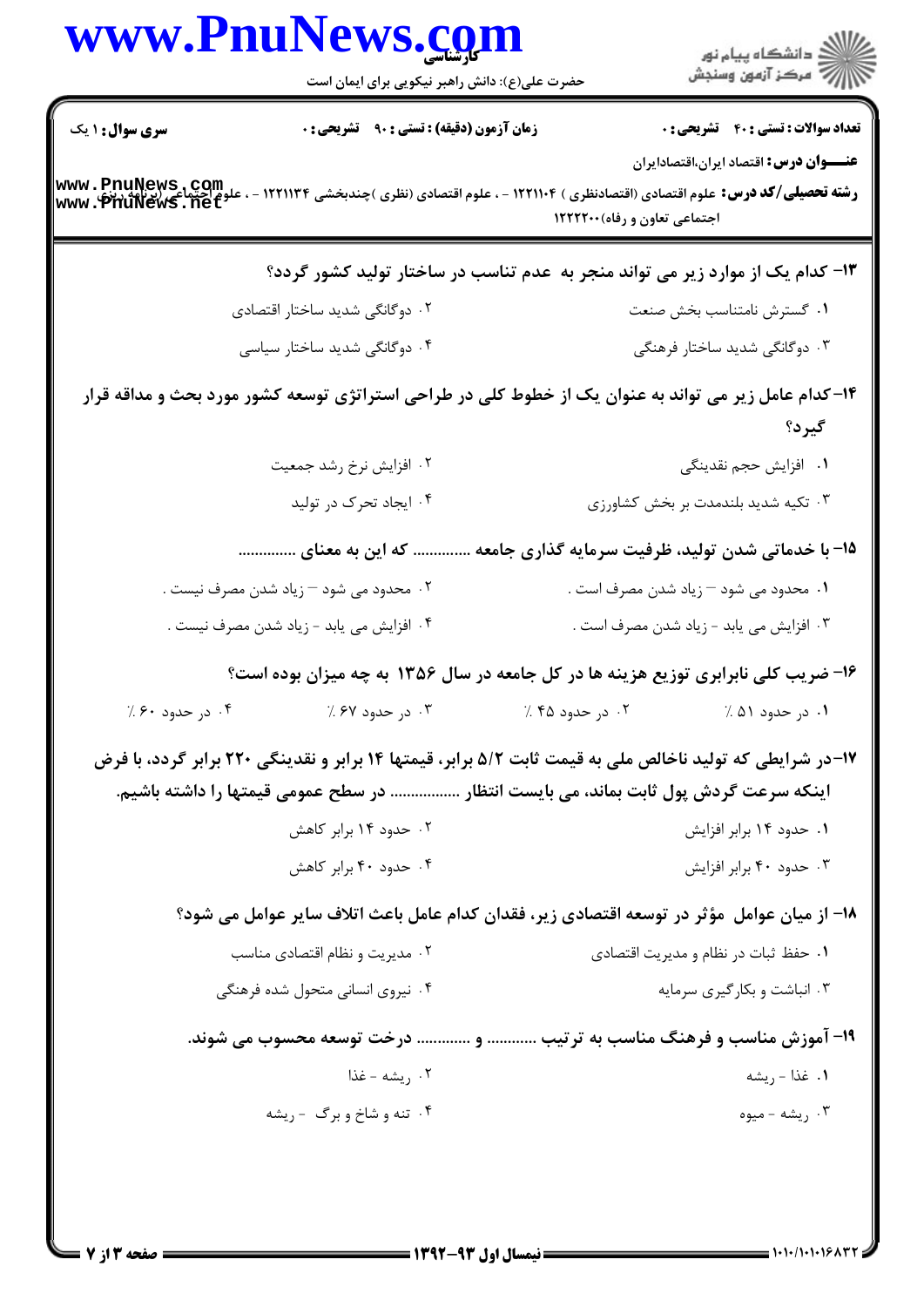|                                                 | www.PnuNews.com                                                                                         |                                                                        | )<br>  دانشگاه پیام نور<br>     = مرکز آزمون وسنجش        |
|-------------------------------------------------|---------------------------------------------------------------------------------------------------------|------------------------------------------------------------------------|-----------------------------------------------------------|
|                                                 | حضرت علی(ع): دانش راهبر نیکویی برای ایمان است                                                           |                                                                        |                                                           |
| <b>سری سوال : ۱ یک</b>                          | <b>زمان آزمون (دقیقه) : تستی : ۹۰ تشریحی : 0</b>                                                        |                                                                        | <b>تعداد سوالات : تستی : 40 - تشریحی : 0</b>              |
| www.PnuNews.com<br>علوم احتماع www.PriuNews.net | <b>رشته تحصیلی/کد درس:</b> علوم اقتصادی (اقتصادنظری ) ۱۲۲۱۱۰۴ - ، علوم اقتصادی (نظری )چندبخشی ۱۲۲۱۱۳۴   | اجتماعی تعاون و رفاه) ۱۲۲۲۲۰۰                                          | <b>عنــــوان درس:</b> اقتصاد ایران،اقتصادایران            |
|                                                 | ۲۰– از نظر دکتر حسین عظیمی، برای توسعه اقتصادی، یکی از جاهایی که باید قویاً و وسیعاً مورد توجه          |                                                                        |                                                           |
|                                                 |                                                                                                         |                                                                        | باشد،  است.                                               |
|                                                 | ۰۲ مدارس راهنمایی                                                                                       |                                                                        | ۰۱ مدارس ابتدایی                                          |
|                                                 | ۰۴ مدارس و دبیرستانها                                                                                   |                                                                        | ۰۳ مدارس ابتدایی و راهنمایی                               |
|                                                 | ۲۱- در استراتژی های توزیع درآمد در فرآیند توسعه، حرکت از کدام نقطه شروع می شود؟                         |                                                                        |                                                           |
|                                                 | ۰۲ وضعیت تولید سرانه زیاد - توزیع متعادل درآمد                                                          |                                                                        | ٠١ وضعيت توليد سرانه كم - توزيع شديداً نامتعادل درآمد     |
|                                                 | ۰۴ وضعیت تولید سرانه متوسط - فقر بسیار گسترده                                                           |                                                                        | ۰۳ وضعیت تولید سرانه زیاد - فقر بسیار محدود               |
|                                                 | ۲۲– اولین مطالعه جامع مسأله فقر در ایران بر اساس آمارهای مصرف خانوارهای شهری و روستایی، طی چه سالهایی و |                                                                        | توسط كدام قسمت انجام شد؟                                  |
|                                                 | ۰۲ . ۱۳۵۳-۵۴ و توسط موسسه برنامه ریزی ایران                                                             |                                                                        | ۰۱ ۵۳-۱۳۵۲ و توسط مجله سخن پزشکی                          |
|                                                 | ۰۴ - ۵۵-۱۳۵۲ و توسط مجله برنامه و بودجه                                                                 |                                                                        | ۰۳ ـ ۵۵-۱۳۵۴ هو توسط موسسه تحقیقاتی برنامه ریزی ایران     |
|                                                 | ۲۳- استراتژی انتخاب شده در فرآیند توسعه کشور، طی سالهای ۵۶-۱۳۵۱، کدام استراتژی زیر بوده است؟            |                                                                        |                                                           |
|                                                 |                                                                                                         |                                                                        | ۰۱ استراتژی متکی بر توزیع متعادل تر درآمد در مراحل اولیه. |
|                                                 |                                                                                                         |                                                                        | ۰۲ استراتژی متکی بر افزایش تولید در مراحل اولیه.          |
|                                                 |                                                                                                         | ۰۳ سیاست گذاری های موردی برای حل و فصل مسائل روزمره.                   |                                                           |
|                                                 |                                                                                                         | ۰۴ استراتژی مشخصی بر سیاست گذاری های اقتصادی و اجتماعی حاکم نبوده است. |                                                           |
|                                                 | ۲۴- کدام یک از عوامل زیر باعث شده است که مسأله قیمت و قیمت گذاری نفت از پیچیدگی های فراوانی برخوردار    |                                                                        |                                                           |
|                                                 |                                                                                                         |                                                                        | باشد؟                                                     |
| ۰۴ توسعه جهان غرب                               | ۰۳ صادراتی بودن                                                                                         | ۰۲ عنصر سیاسی                                                          | ۰۱ عنصر اقتصادی                                           |
|                                                 | ۲۵– مکتب اقتصاددانان معتقد به نظریه پولی، تورم را ناشی از کدام عامل زیر می دانند ؟                      |                                                                        |                                                           |
|                                                 | ۰۲ افزایش سرعت گردش پول                                                                                 |                                                                        | ۰۱ افزايش عرضه پول                                        |
|                                                 | ۰۴ کاهش تقاضای پول                                                                                      |                                                                        | ۰۳ افزايش حجم معاملات                                     |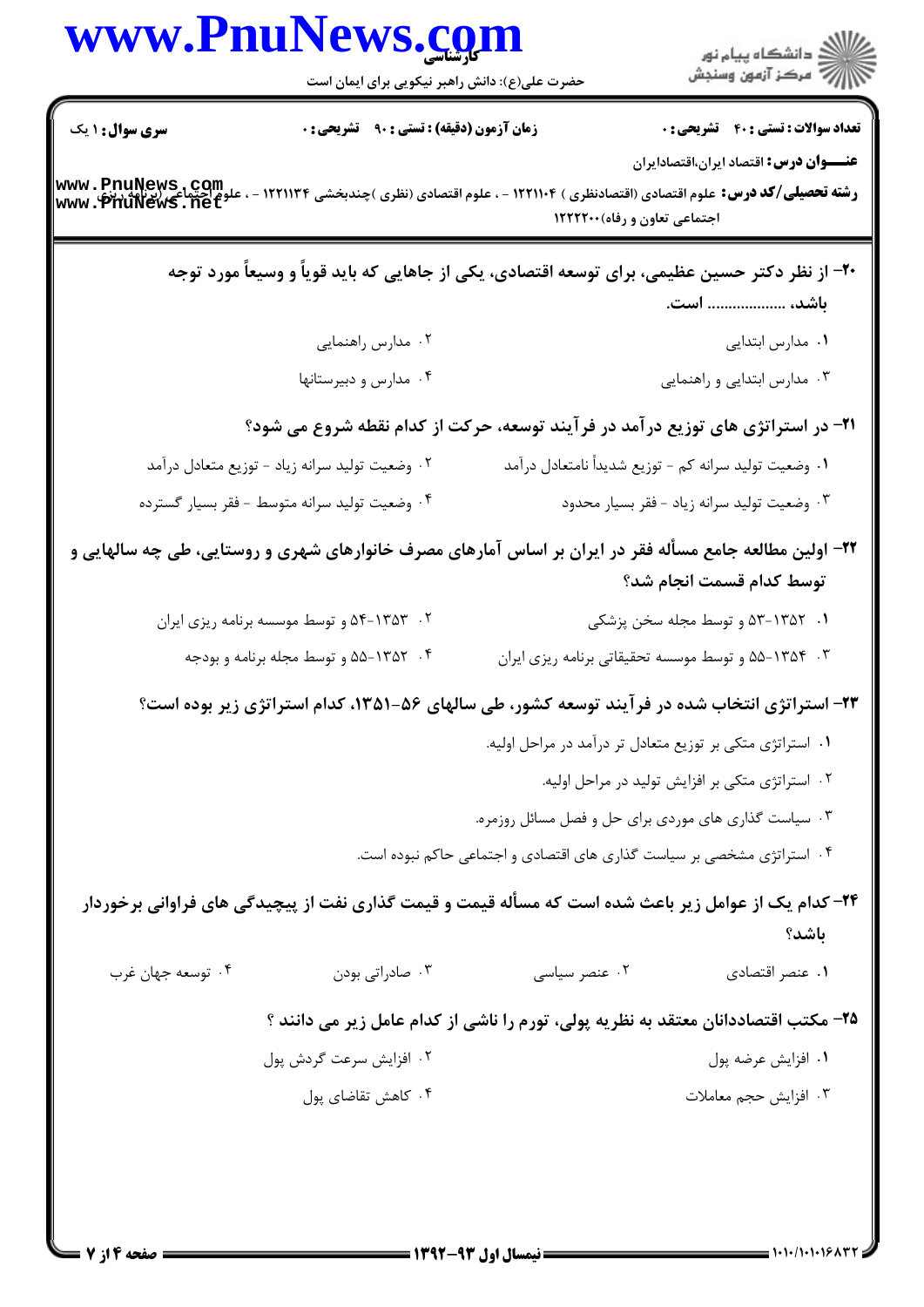|                                | www.PnuNews.com<br>حضرت علی(ع): دانش راهبر نیکویی برای ایمان است                                                                                                                                                                                                              |                                                                                               | ر<br>دانشڪاه پيام نور)<br>ا∛ مرڪز آزمون وسنڊش                                                 |
|--------------------------------|-------------------------------------------------------------------------------------------------------------------------------------------------------------------------------------------------------------------------------------------------------------------------------|-----------------------------------------------------------------------------------------------|-----------------------------------------------------------------------------------------------|
| <b>سری سوال : ۱ یک</b>         | زمان آزمون (دقیقه) : تستی : ۹۰٪ تشریحی : ۰<br>رشته تحصیلی/کد درس: علوم اقتصادی (اقتصادنظری ) ۱۲۲۱۱۱۰۴ - ، علوم اقتصادی (نظری )چندبخشی ۱۲۲۱۱۳۴ - ، علوم احتماع<br>رشته تحصیلی/کد درس: علوم اقتصادی (اقتصادنظری ) ۱۲۲۱۱۱۰۴ - ، علوم اقتصادی (نظری )چندبخشی www . PfiuNews . net | اجتماعی تعاون و رفاه) ۱۲۲۲۲۰۰                                                                 | <b>تعداد سوالات : تستی : 40 - تشریحی : 0</b><br><b>عنـــوان درس:</b> اقتصاد ایران،اقتصادایران |
|                                |                                                                                                                                                                                                                                                                               | ۲۶- در نظریه مقداری پول، کدام عوامل زیر، ثابت فرض می شوند؟                                    |                                                                                               |
|                                | ٢. سرعت گردش پول ، سطح قيمتها.                                                                                                                                                                                                                                                |                                                                                               | ۰۱ سرعت گردش پول ، حجم کالاها و خدمات.                                                        |
|                                | ۰۴ حجم پول در گردش ، سطح قیمتها.                                                                                                                                                                                                                                              |                                                                                               | ۰۳ حجم کالاها و خدمات ، سطح قیمتها.                                                           |
|                                |                                                                                                                                                                                                                                                                               |                                                                                               | ٢٧- كدام عبارت درست است؟                                                                      |
|                                |                                                                                                                                                                                                                                                                               | ۰۱ ارزانی نیروی کار فقط به نرخ دستمزد بستگی دارد.                                             |                                                                                               |
|                                |                                                                                                                                                                                                                                                                               | ۰۲ در کشورهای جهان سوم ، تولید و کارایی به شدت بالاست.                                        |                                                                                               |
|                                |                                                                                                                                                                                                                                                                               | ۰۳ ارزانی نیروی کار به نسبت تولید کالاهایی است که قابلیت رقابت در بازار جهانی را داشته باشند. |                                                                                               |
|                                |                                                                                                                                                                                                                                                                               | ۰۴ نیروی کار در کشورهای جهان سوم همواره ارزان است.                                            |                                                                                               |
|                                | توسعه روی می دهد.                                                                                                                                                                                                                                                             | ۲۸- در کشورهای جهان سوم، انفجار جمعیت در مراحل                                                |                                                                                               |
| ۰۴ مختلف                       | ۰۳ نهایی                                                                                                                                                                                                                                                                      | ۰۲ میانی                                                                                      | ۰۱ اوليه                                                                                      |
|                                | ۲۹- هنگامی که مقدار تولید سرانه و درجه عدم تعادل در الگوی توزیع در آمد در جامعه کم باشد، آنگاه                                                                                                                                                                                |                                                                                               |                                                                                               |
| ۰۴ فقر نامشخص                  | ۰۳ فقر نسبتاً محدود                                                                                                                                                                                                                                                           | ٠٢ فقر بسيار محدود                                                                            | وجود دارد.<br>٠١ فقر بسيار گسترده                                                             |
|                                |                                                                                                                                                                                                                                                                               | ۳۰- کدام یک از گزینه های زیر جزء شاخص های مرسوم در محاسبه تورم <u>نیست؟</u>                   |                                                                                               |
|                                | ۰۲ شاخص هزینه زندگی.                                                                                                                                                                                                                                                          |                                                                                               | ٠١ شاخص ضمني توليد ناخالص داخلي .                                                             |
| ۰۴ شاخص کلی سطح عمومی قیمت ها. |                                                                                                                                                                                                                                                                               |                                                                                               | ۰۳ شاخص عمده فروشی.                                                                           |
|                                | ۳۱- ظرفیت بالقوه مالیاتی بخش خدمات غیردولتی در سال ۱۳۶۲ به دو حالت محاسبه و ارائه شده است، کدام گزینه                                                                                                                                                                         |                                                                                               | جزء این حالت ها است؟                                                                          |
|                                | ۰۲ تخمین ظرفیت واقعی مالیاتی بخش                                                                                                                                                                                                                                              |                                                                                               | ٠١ حداكثر ظرفيت مالياتي بخش                                                                   |
|                                | ۰۴ نامتعادل نمودن توزيع درآمد در بخش                                                                                                                                                                                                                                          |                                                                                               | ۰۳ ارزش افزوده بخش                                                                            |
|                                | ۳۲-از نظر آموزش های فنی و حرفه ای، وجود حداقل چند رده اصلی نیروی انسانی توسعه ای در فرآیند سالم توسعه                                                                                                                                                                         |                                                                                               | اقتصادي الزامي است؟                                                                           |
|                                | $\mathbf{r} \cdot \mathbf{r}$                                                                                                                                                                                                                                                 | $\epsilon$ . T                                                                                | $\Delta$ . $\Lambda$                                                                          |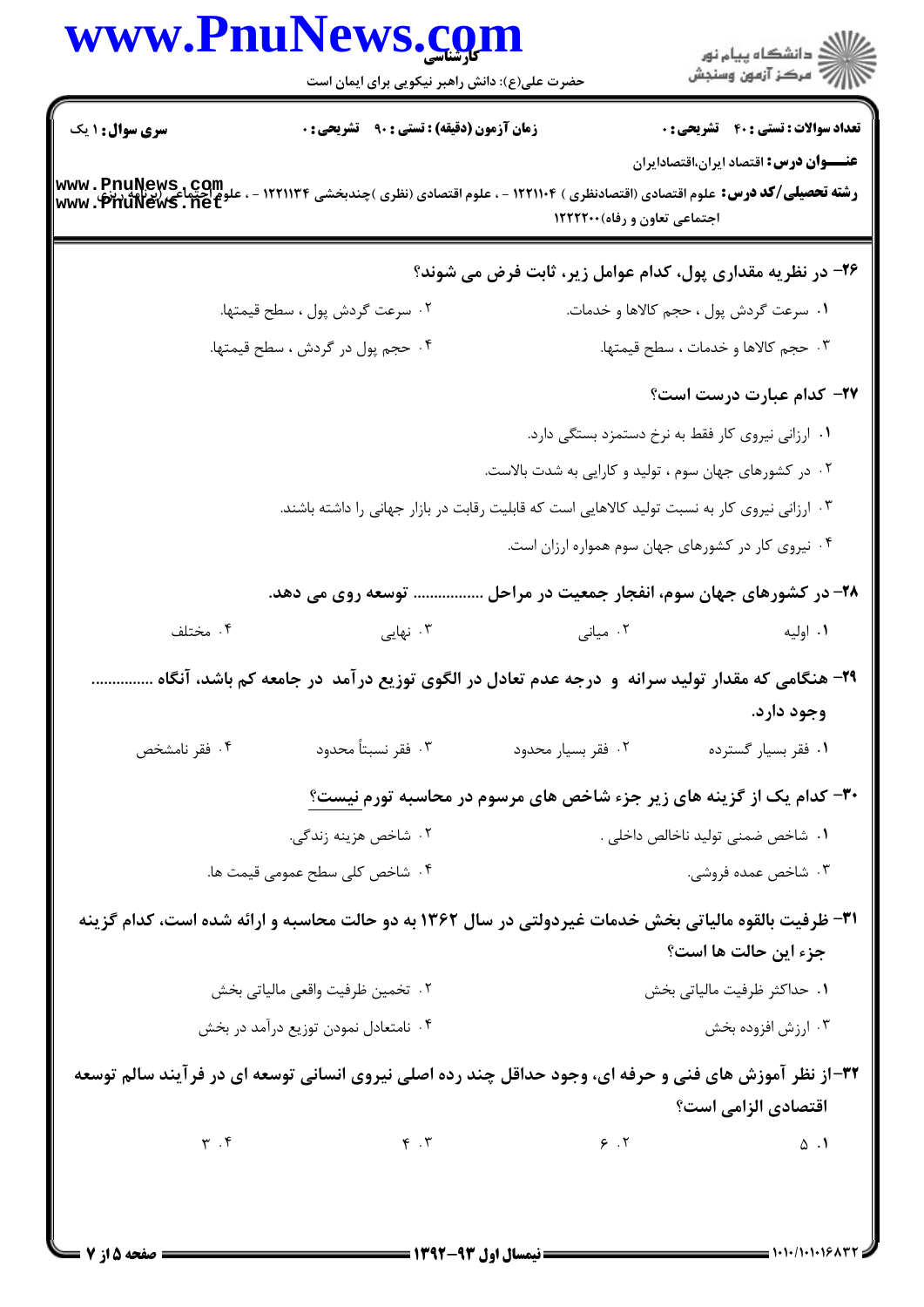|                                                    | www.PnuNews.com                                                                                                                                                              |                                                                          |                                                                        |
|----------------------------------------------------|------------------------------------------------------------------------------------------------------------------------------------------------------------------------------|--------------------------------------------------------------------------|------------------------------------------------------------------------|
|                                                    | حضرت علی(ع): دانش راهبر نیکویی برای ایمان است                                                                                                                                |                                                                          | الا دانشگاه پيام نور<br>  پر مرکز آزمون وسنجش                          |
| <b>سری سوال : ۱ یک</b>                             | <b>زمان آزمون (دقیقه) : تستی : ۹۰ قشریحی : 0</b>                                                                                                                             |                                                                          | <b>تعداد سوالات : تستی : 40 قشریحی : 0</b>                             |
| www.PnuNews.com<br>علوم احتماع<br>www.PriuNews.net | <b>رشته تحصیلی/کد درس:</b> علوم اقتصادی (اقتصادنظری ) ۱۲۲۱۱۰۴ - ، علوم اقتصادی (نظری )چندبخشی ۱۲۲۱۱۳۴ -                                                                      | اجتماعی تعاون و رفاه) ۱۲۲۲۲۰۰                                            | <b>عنــــوان درس:</b> اقتصاد ایران،اقتصادایران                         |
|                                                    |                                                                                                                                                                              |                                                                          | ۳۳- اگر نابرابری کامل در آمد در جامعه موجود باشد، ضریب جینی            |
|                                                    | ۰۲ یک است.                                                                                                                                                                   |                                                                          | ۰۱ بین صفر و یک است.                                                   |
|                                                    | ۰۴ منفی است.                                                                                                                                                                 |                                                                          | ۰۳ صفر است.                                                            |
|                                                    | ۳۴-طبق بررسی های به عمل آمده در اقتصاد ایران در سال ۱۳۳۹، چند درصد از زمینهای زراعی ایران در واحدهای                                                                         | بهره برداری که بیش از ۵ هکتار زمین در اختیار داشته اند، متمرکز بوده است؟ |                                                                        |
| ۰۴ بیش از ۹۵ درصد                                  | ۰۳ بیش از ۶۵ درصد                                                                                                                                                            | ۰۲ بیش از ۷۵ درصد                                                        | ۰۱ بیش از ۸۵ درصد                                                      |
|                                                    | ۳۵– طبق بررسی های به عمل آمده در اقتصاد ایران، الگوی توزیع زمین بین بهره برداران در سال ۱۳۳۹، چگونه بوده                                                                     |                                                                          | است؟                                                                   |
| ۰۴ بسیار نامتعادل                                  | ۰۳ نامتعادل                                                                                                                                                                  | ٠٢ بسيار متعادل                                                          | ۰۱ متعادل                                                              |
|                                                    | ۳۶- محمدعلی جمالزاده در کتاب گنج شایگان دلیل عقب ماندگی اقتصادی ایران را چه می داند؟                                                                                         |                                                                          |                                                                        |
|                                                    | ٢. فقدان ثبات اقتصادى.                                                                                                                                                       |                                                                          | ٠١ رقابت ناميمون ايران و انگليس.                                       |
|                                                    | ۰۴ فقدان ثبات فرهنگی.                                                                                                                                                        |                                                                          | ۰۳ فقدان ثبات سیاسی.                                                   |
|                                                    | ۳۷- طبق بررسی های انجام شده در زمینه تحول بودجه عمومی کشور طی سالهای ۶۴-۱۳۵۰، مشخص شد که افزایش<br>چشمگیر بودجه در سالهای ۵۴-۱۳۵۱ اکثراً در قسمتهای  بودجه اتفاق افتاده است. |                                                                          |                                                                        |
| ۰۴ خدماتی                                          | ۰۳ فرهنگی                                                                                                                                                                    | ۰۲ سیاسی                                                                 | ۰۱ کشاورزی                                                             |
|                                                    | ۳۸-ظرفیت مالیاتی در هر یک از بخشهای فعالیت اقتصادی، نتیجه نهایی ترکیب و تلفیق چهار عامل است، کدام                                                                            |                                                                          | گزینه زیر جزء آنها نیست؟                                               |
|                                                    | ۰۲ تعداد شاغلین و سرمایه گذاران در بخش.                                                                                                                                      |                                                                          | ٠١. ارزش افزوده بخش.                                                   |
|                                                    | ۰۴ الگوی توزیع درآمد در بخش.                                                                                                                                                 |                                                                          | ۰۳ میزان تولید و درآمد بخش.                                            |
|                                                    |                                                                                                                                                                              |                                                                          | ۳۹- یکی از عوامل ظرفیت ساز در بخش کشاورزی کدامیک از گزینه های زیر است؟ |
|                                                    | ۰۲ عوامل طبیعی و معادن و صنایع.                                                                                                                                              |                                                                          | ۰۱ نیروی کار متخصص و مدیر.                                             |
|                                                    | ۰۴ ساختار تولید کشاورزی.                                                                                                                                                     |                                                                          | ۰۳ تکنولوژی و دانش فنی.                                                |
|                                                    |                                                                                                                                                                              |                                                                          |                                                                        |
|                                                    |                                                                                                                                                                              |                                                                          |                                                                        |